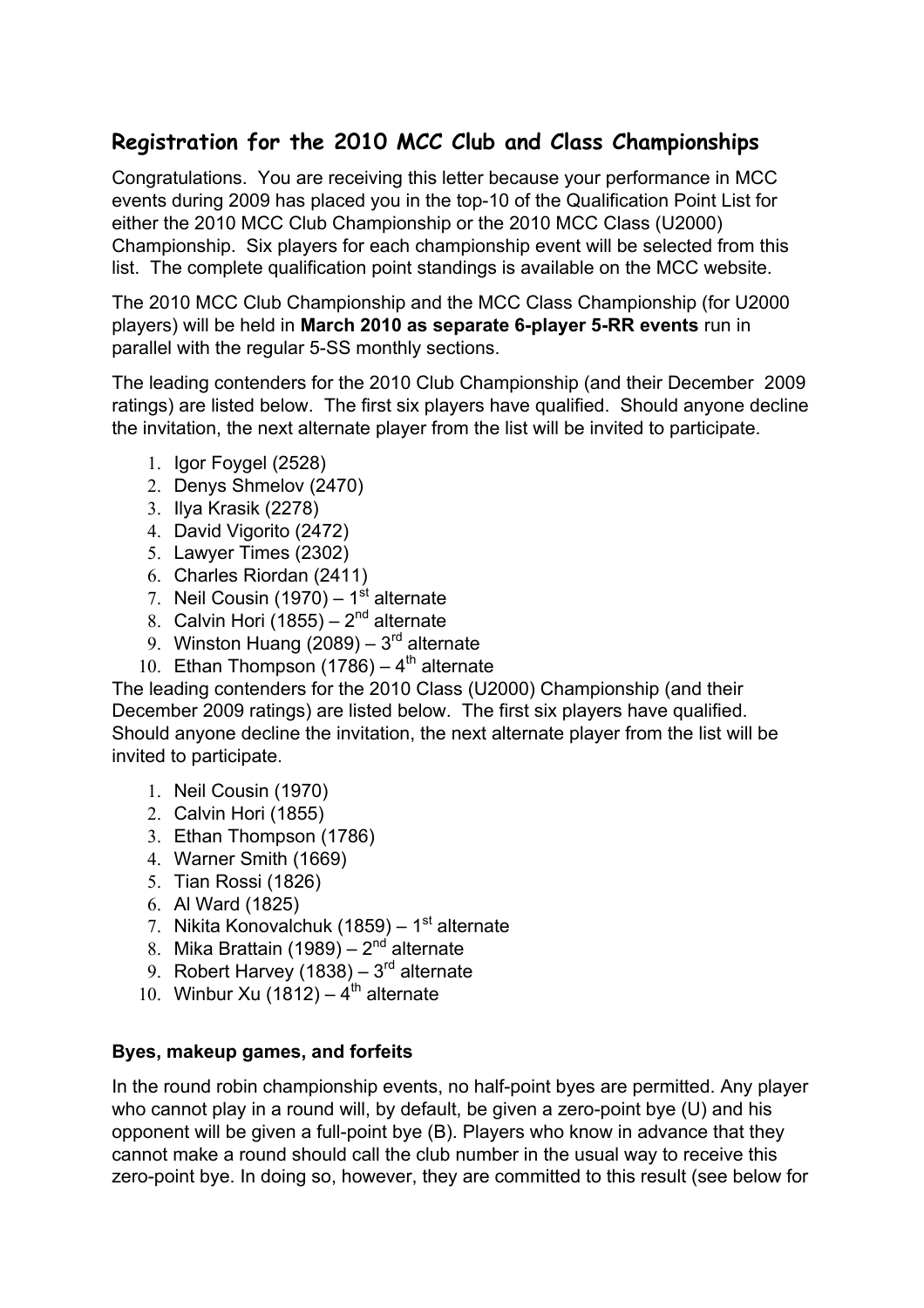procedures for a possible makeup game). The bye cannot be rescinded. By notifying us in advance, it may be possible to notify the opponent so he or she does not need to travel to the club that evening.

If **BOTH** players agree, and if a suitable location with MCC TD supervision can be arranged, a makeup game may be scheduled. If not, the default mentioned above will apply. All makeup games must be completed before the final round of the event (March 30th, 2010), and the final round can **NOT** be made up or rescheduled. Please notify an MCC TD in person, or the club by email (champ\_staff@metrowestchess.org), and your opponent (if possible) to begin the process of scheduling a makeup game.

Forfeits will be scored in the standard way (F and X). Standard club rules regarding forfeits will still apply. Please avoid forfeits if at all possible.

Any other situation where games can not be played as scheduled (weather related closures, dual cancellations, etc.) will be dealt with in as fair a manner as possible by the Chief TD of the event, and his or her decision will be final.

### **Alternates**

An alternate will be invited to fill any open slot due to a 'decline' as soon as possible. The goal is to have the list of contestants for both championships finalized by Tuesday, February 16, 2010. A random drawing will be held at the club to determine the seedings for the events so that the round-by-round pairings can be posted in advance of the tournaments.

Three players (Neil Cousin, Calvin Hori, and Ethan Thompson) have qualified for the Class Championship and also are alternates for the Club Championship. Anyone who agrees to play in the Class (U2000) Championship and then becomes eligible for the Club Championship **before** rosters are finalized and pairings have been determined can choose to play in either event.

However, **after** the championship rosters have been finalized and the drawing has been held to establish the pairings, preference will be given to alternates rated 2000 or higher to fill-in an unexpected vacancy in the Club Championship event. That is, after pairings have been established, if a player from the Club Championship withdraws before the tournament begins, then a replacement player will be selected from the qualification list from those who have a rating of 2000 or higher. In particular, this means that an U2000 player playing in the Class (U2000) Championship will not be given the option of switching events. The reason is that a last minute fill-in who switches championship events creates another vacancy which has to be filled and which also alters the posted pairings for the Class Championship. The need for expediency in filling a last minute Club Championship vacancy is another factor for this restriction.

### **Please check one box on the next page, sign and date the form, and return the form by no later than Tuesday, February 16, 2010 by 7pm. Failure to respond**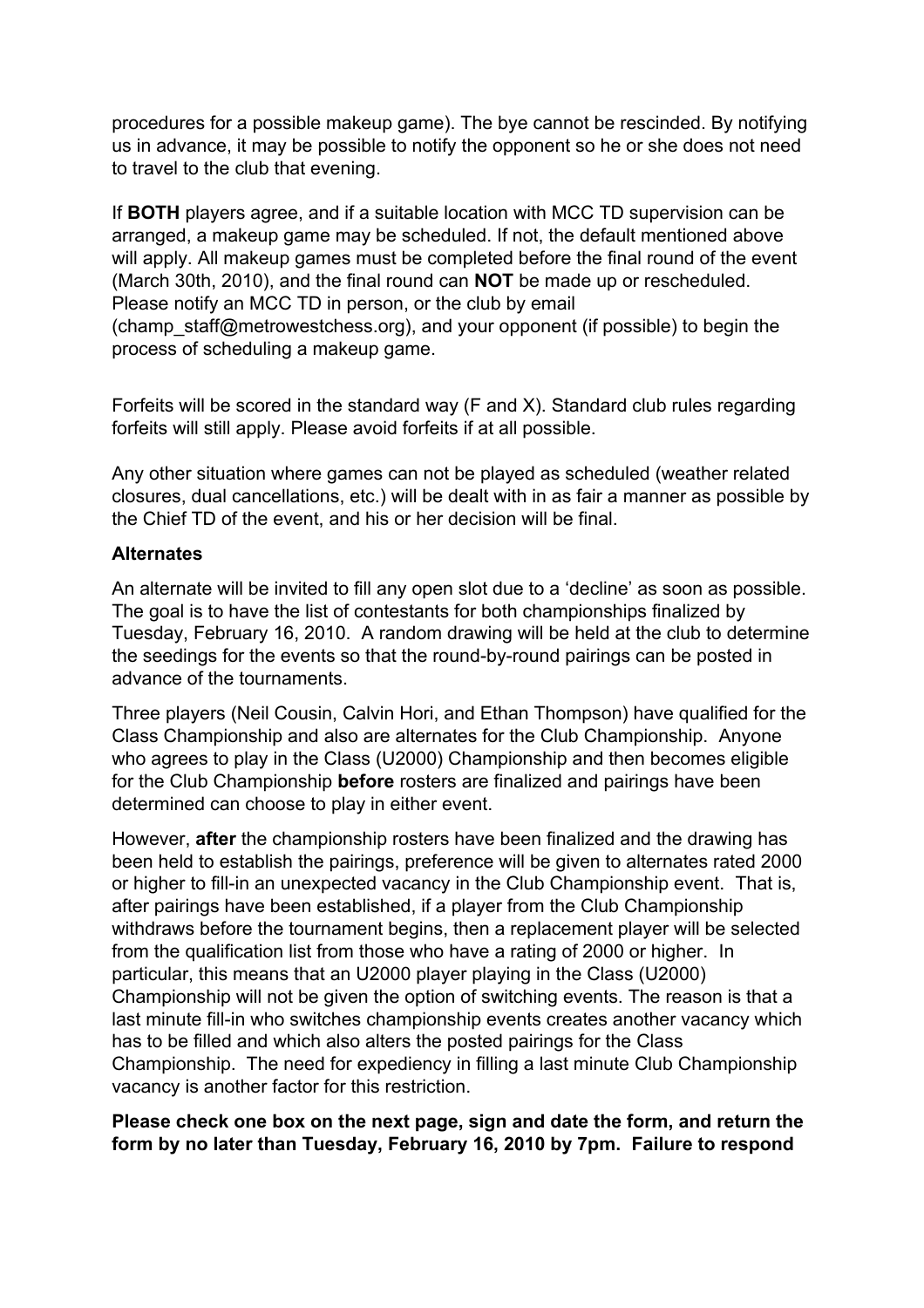**by this date will make you ineligible for the championships.** You can return this form either:

●In person at the club to Matt Phelps or to any TD on duty

•By email to [champ\\_staff@metrowestchess.org](mailto:champ_staff@metrowestchess.org)

## *Everyone: please check one box and return your form as soon as possible, but no later than February 16, 2010 at 7:00 PM. Failure to respond will disqualify you from playing in the championships. Any questions can be emailed to champ\_staff@metrowestchess.org*

**For Igor Foygel, Denys Shmelov, Ilya Krasik, David Vigorito, Lawyer Times, and Charles Riordan:**

qI accept the invitation to play in the 2010 MCC Club Championship

qI decline the invitation to play in the 2010 MCC Club Championship

| Signature: | Date: |  |
|------------|-------|--|
|            |       |  |

## **For Winston Huang:**

qI wish to remain on the alternate list for the 2010 MCC Club Championship; I understand that if I should become eligible for this event, I will be invited to play in it

qPlease remove my name from the alternate list for the 2010 MCC Club Championship; I do not wish to play in this event even if I should become eligible

Signature: \_\_\_\_\_\_\_\_\_\_\_\_\_\_\_\_\_\_\_\_\_\_\_\_\_\_\_\_\_\_\_\_\_\_\_ Date: \_\_\_\_\_\_\_\_\_\_\_\_\_\_\_

## **For Neil Cousin, Calvin Hori, and Ethan Thompson:**

qI accept the invitation to play in the 2010 MCC Class (U2000) Championship; I understand that if I should become eligible for the 2010 Club Championship, I will be given the opportunity to switch into that event

qI decline the invitation to play in the 2010 MCC Class (U2000) Championship, however, I wish to remain on the alternate list for the 2010 MCC Club Championship

qI decline the invitation to play in the 2010 MCC Class (U2000) Championship and please remove my name from the alternate list for the 2010 MCC Club Championship

Signature: \_\_\_\_\_\_\_\_\_\_\_\_\_\_\_\_\_\_\_\_\_\_\_\_\_\_\_\_\_\_\_\_\_\_\_ Date: \_\_\_\_\_\_\_\_\_\_\_\_\_\_\_

## **For Warner Smith, Tian Rossi, and Al Ward:**

qI accept the invitation to play in the 2010 MCC Class (U2000) Championship